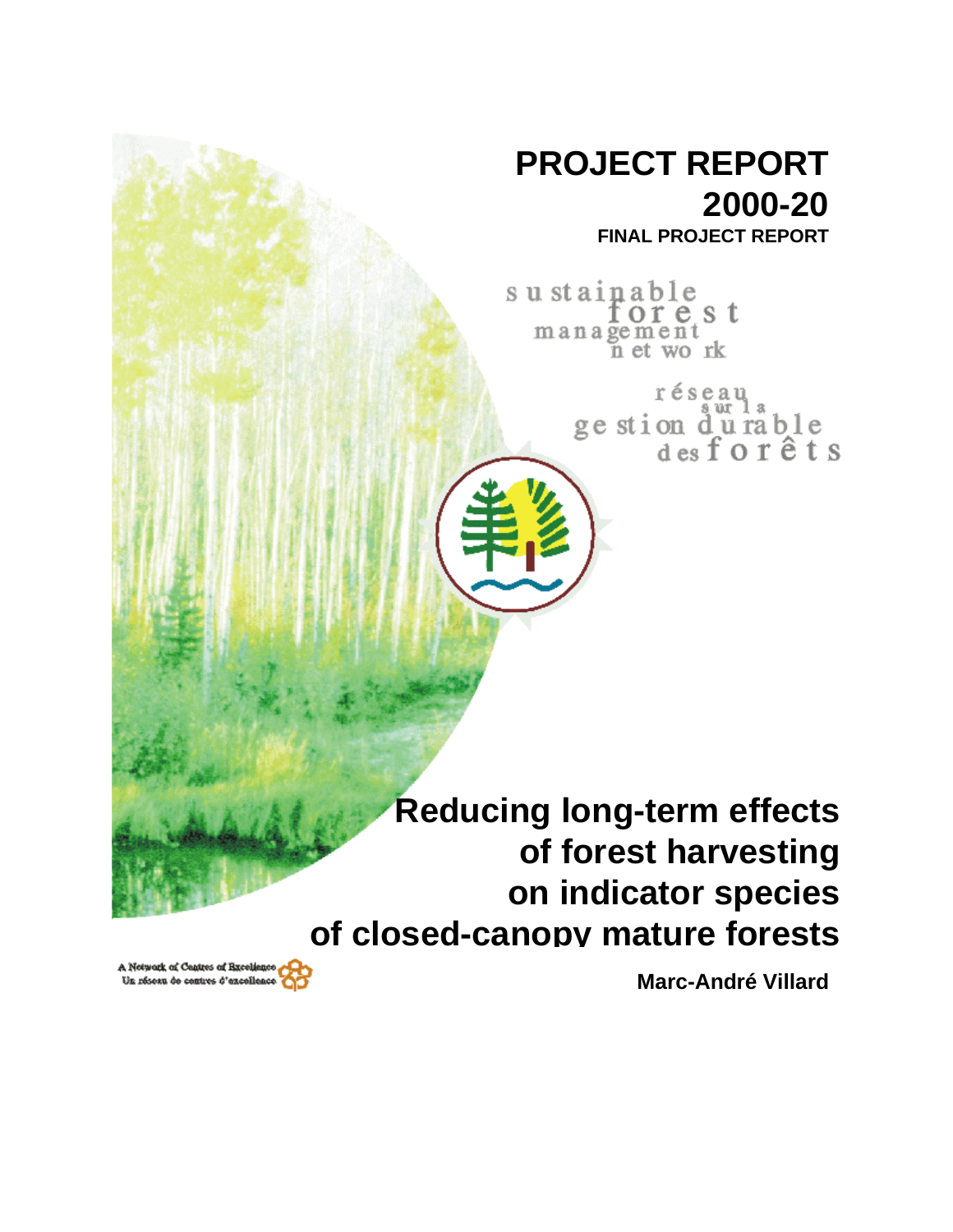For copies of this or other SFM publications contact:

Sustainable Forest Management Network G208 Biological Sciences Building University of Alberta Edmonton, Alberta, T6G 2E9 Ph: (780) 492 6659 Fax: (780) 492 8160 http://www.ualberta.ca/sfm/

ISBN 1-55261-080-2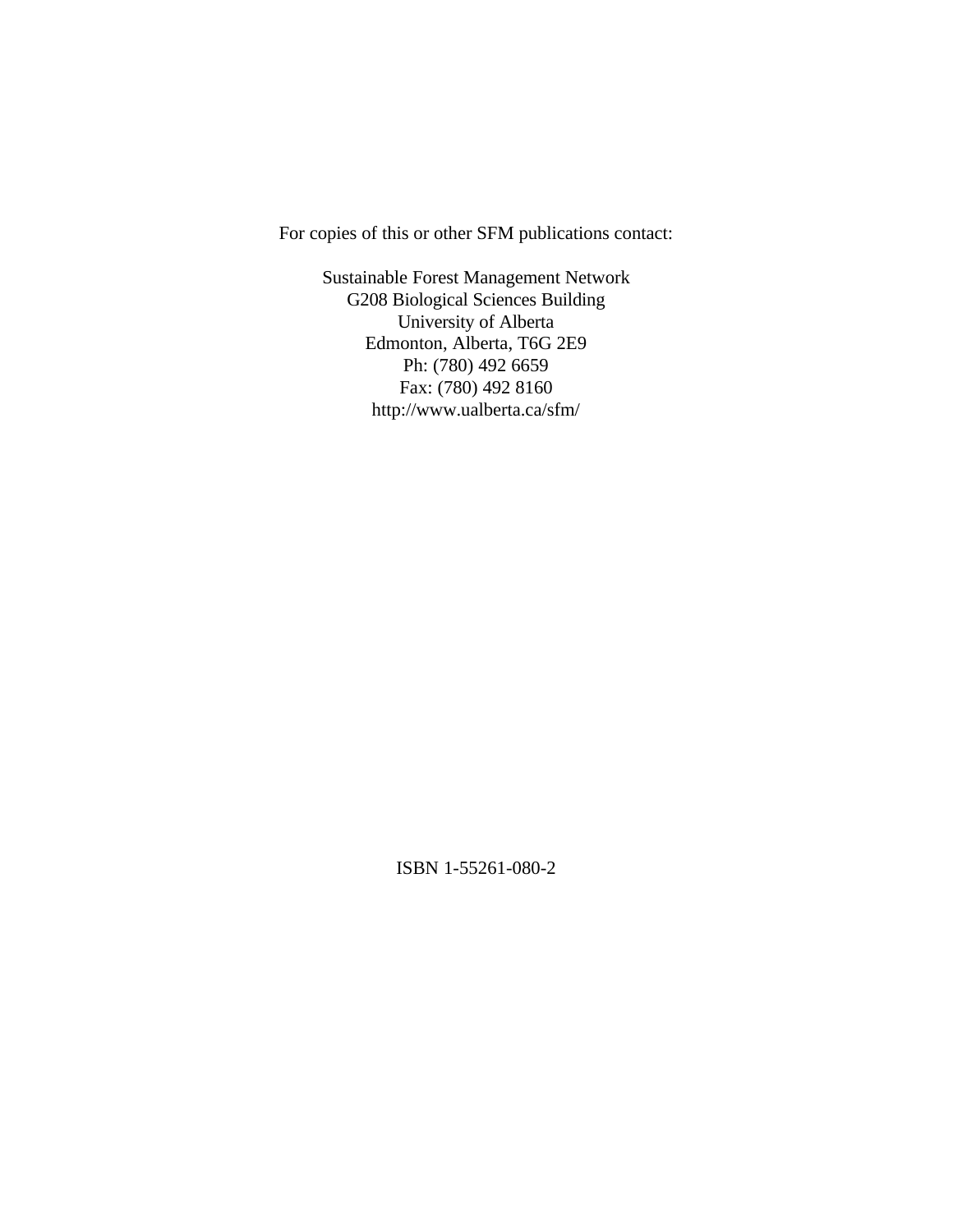# **Reducing long-term effects of forest harvesting on indicator species of closed-canopy mature forests**

by

**Marc-André Villard** Département de biologie Université de Moncton Moncton, New Brunswick

**August 2000**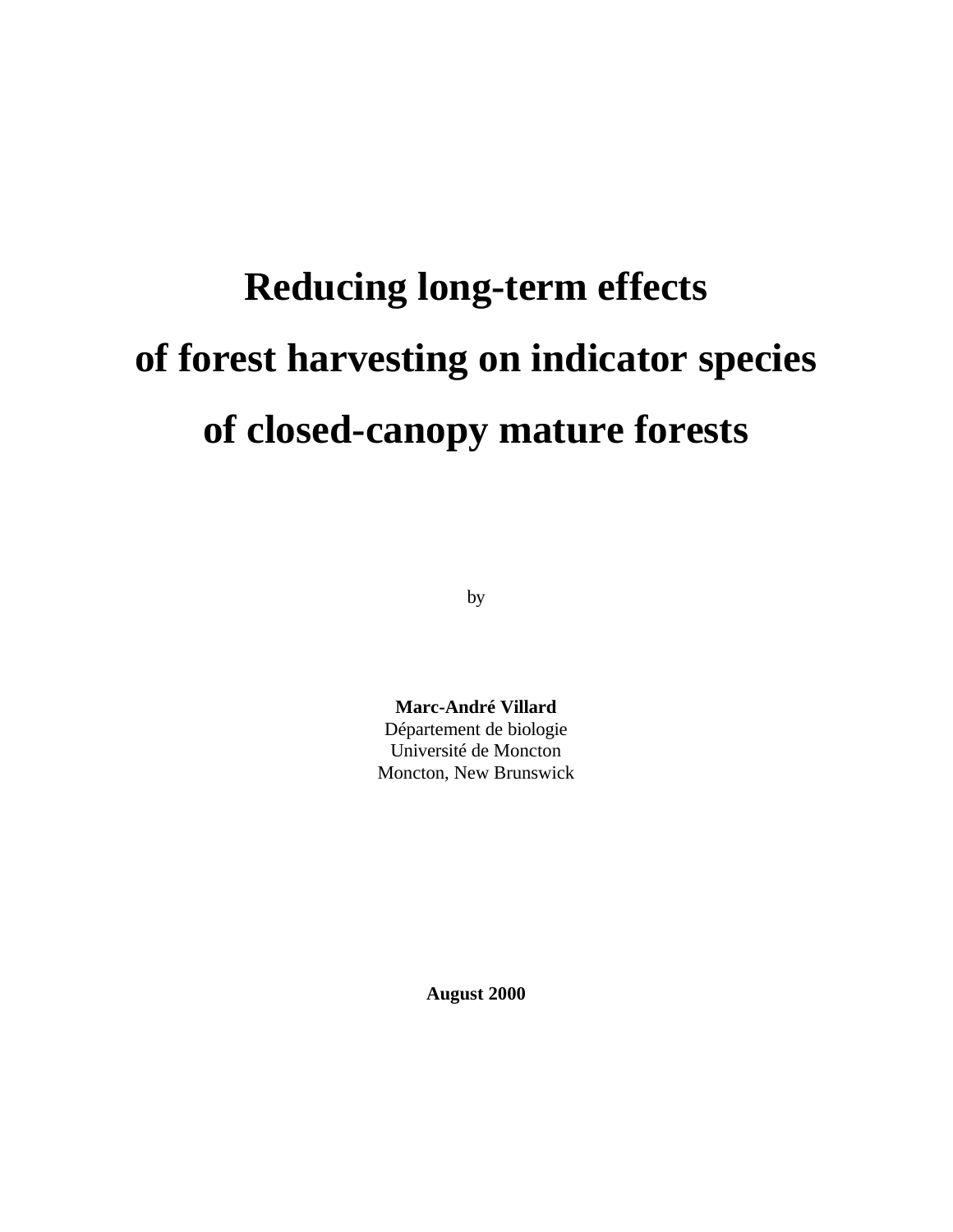# **ABSTRACT**

Current and projected timber harvesting practices will severely alter landscape structure on New Brunswick forest lands. Extensive spruce plantations are replacing softwood and mixedwood stands and greatly increase landscape contrast. Furthermore, large-scale selection cutting with short return intervals (20-25 yrs) in hardwood stands severely alters their structure. Under this type of management, mature, closed-canopy stands will become rare and sparsely distributed. Forest birds are sensitive to both local and landscape-scale alterations of their habitat. Since recruitment (influx of new individuals) into populations has been shown to be positively correlated to the previous year's reproductive success, bird presence and abundance in a region reflects to a large degree the suitability of their habitat. Thus, birds represent excellent indicators of forestry effects not just at the stand level, but also at the landscape scale.

In this report, I document the major findings of the research conducted by my students and I in the Acadian forest of northwestern New Brunswick (questions 1 to 3 below) and in the boreal mixedwood forest of northern Alberta (question 4). Specifically, we measured the response of two indicator species to harvesting at the stand and landscape scales. Those species were the Pileated Woodpecker (*Dryocopus pileatus*) and the Ovenbird (*Seiurus aurocapillus*). Both species are associated with mature to old forest stands, but the Ovenbird requires closed-canopy stands with an open understory for nesting and foraging. We asked the following questions: (1) do these species persist in intensively-managed landscapes? (2) does harvesting intensity influence Pileated Woodpecker foraging? (3) does the Ovenbird persist in selection cuts within hardwood stands and if so, does it reproduce successfully? (4) does forest harvesting reduce the permeability of the landscape to Ovenbird movements? In New Brunswick, we studied the Pileated Woodpecker in an intensively-harvested landscape with 45% mature forest and extensive conifer plantations and selection cuts, and the Ovenbird in both the intensively-harvested landscape and a moderately-harvested landscape (70% mature forest; small plantations and selection cuts). In Alberta, we measured the permeability of three forest landscape types to Ovenbird movements.

The Pileated Woodpecker was slightly more frequent in the intensively-harvested landscape than in the moderately-harvested landscape, and it did not appear to avoid young or open stands in the former landscape. However, recent foraging excavations were significantly less frequent at intensively-harvested sites than at more moderately harvested sites, suggesting that harvesting reduces the availability of suitable foraging substrates for Pileated Woodpeckers. Also, detailed demographic information would be necessary to determine whether this species can maintain viable populations in intensively-harvested landscapes.

The Ovenbird was less frequent and abundant in the intensively-harvested landscape than in the moderately-harvested landscape, and that it showed a strong preference for mature stands in both landscapes. Reproductive success was significantly lower in selection cuts than in closedcanopy mature stands, and overall productivity per unit area was very low in the former. In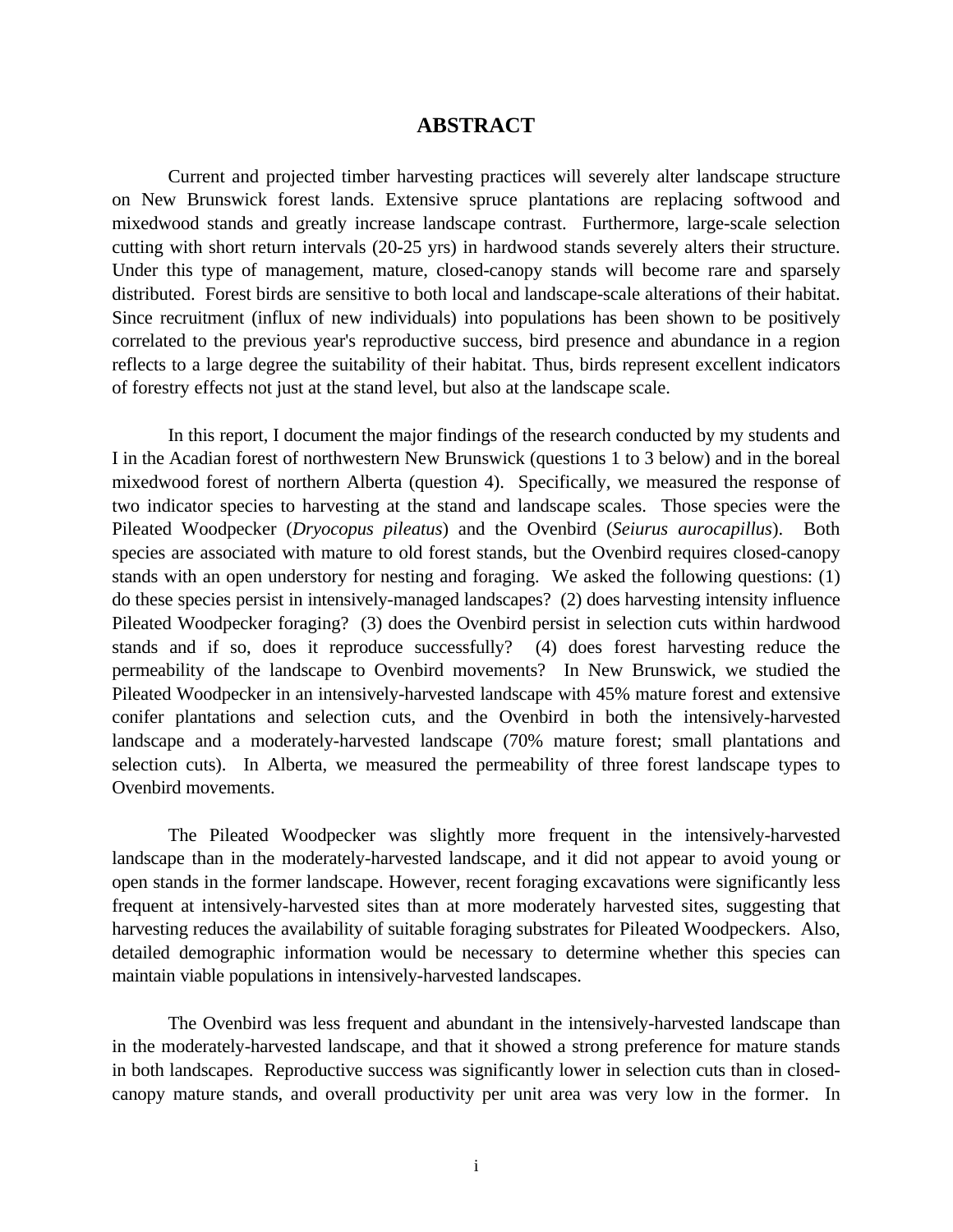northern Alberta, a moderately harvested landscape (mean: 66% mature forest) was as permeable to Ovenbird movements as a control (naturally patchy) landscape. However, an agricultural landscape (mean: 31% mature forest) was significantly less permeable than the control.

Based on the results outlined in this report, a number of precautionary measures should be taken to ensure that forest birds dependent on mature, closed-canopy forests can persist in managed forest landscapes:

(1) Relatively large blocks of mature, closed-canopy forest should be maintained at all times in forest management units; (2) The long-term availability of such blocks will require a reduction in the areas planted with conifers, so that natural regeneration is allowed to take place; (3) Selection cutting practices should be altered to ensure the persistence of species requiring open understory conditions, such as the Ovenbird. Application of the first two recommendations to shade-tolerant hardwood stands should help maintain populations of Ovenbird, Pileated Woodpecker, and ecologically-similar species, assuming forest management units are relatively small. Alternatively, the distance between cutting strips or the time between harvest entries should be increased. Finally, (4) selection cutting should allow for the protection of some large-diameter trees to maintain suitable foraging substrates for Pileated Woodpeckers, in addition to suitable nesting and roosting substrates.

# **ACKNOWLEDGMENTS**

This research project was made possible by the financial support of the Sustainable Forest management Network (SFMN), and by a research grants from the New Brunswick Wildlife Council. I sincerely thank my graduate students, Julie Bourque, Jean-François Gobeil, and Vincent Carignan, as well as our numerous field assistants. Special thanks to Serge Rhéaume, for his ornithological expertise, and to our field assistants Greg Campbell, Shawn Dubé, Todd Hunter, Dominique Lavoie, Hans Lefebvre, Julie Marcoux, Mitchell Meredith. Jeff Bowman, Mark Edwards, and Peter McKinley (SFMN graduate students) also were instrumental in the realization of this large-scale study. I am indebted to Gilles Couturier, John Jenkins and Steve Young of Fraser Papers Inc., and to Stan Boutin and Daryll Hebert of Alberta-Pacific Forest Industries for their logistical and financial support of the subprojects presented in this report. I had stimulating discussions with Susan Hannon, Pierre Drapeau, Marcel Darveau, and other members of the Landscape Structure and Biodiversity Group on the work reported here. Julie Bourque was supported by a NSERC postgraduate scholarship. Jean-François Gobeil was supported by a NSERC-Industry postgraduate scholarship with Alberta-Pacific Forest Industries. Finally, John Gunn was supported by SFMN scholarships.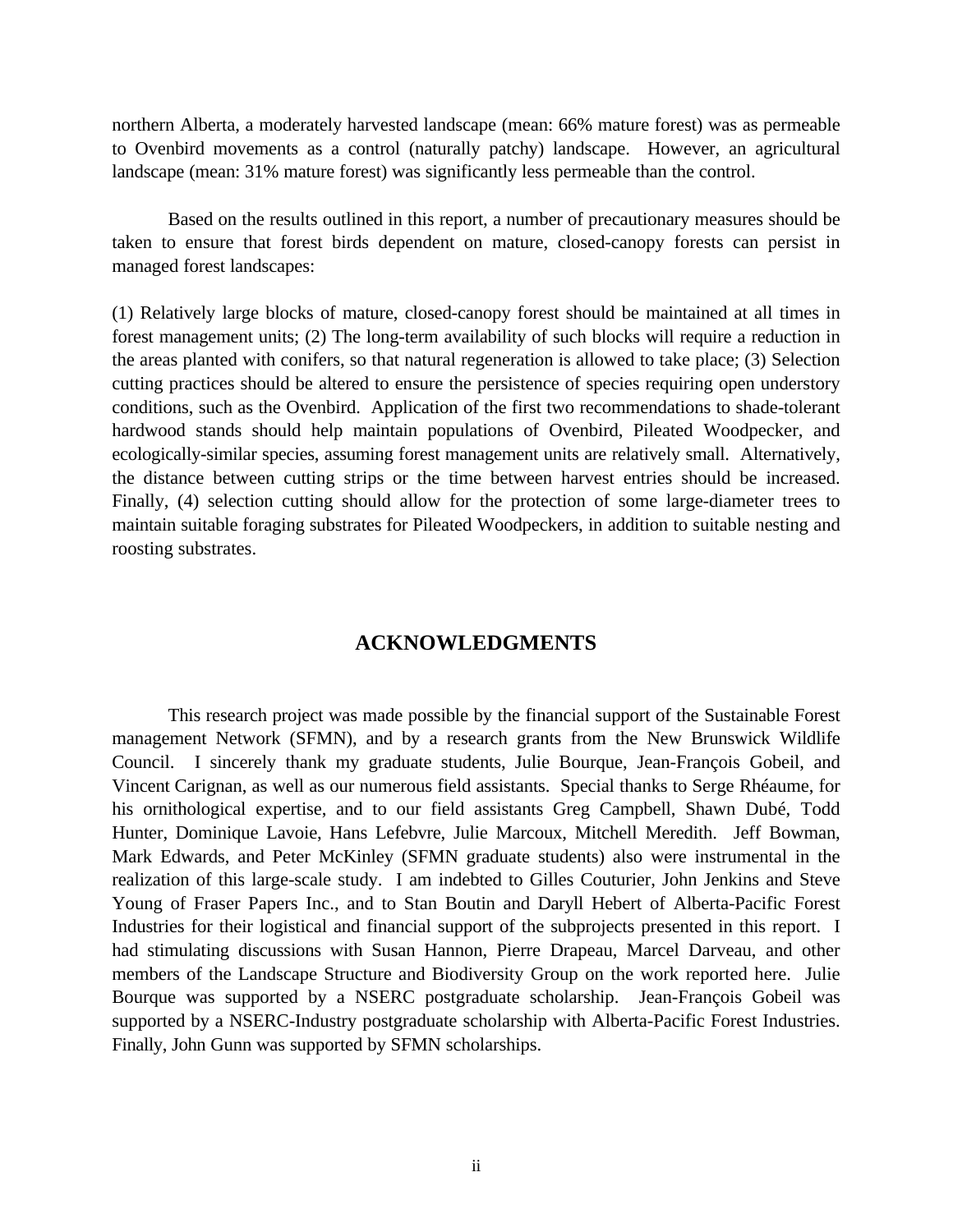# **INTRODUCTION**

Forestry has shaped the landscapes of New Brunswick for decades. No less than 85% of the land area of the province is covered by forests (DNRE 1995), and virtually all of this area has been harvested at least once. However, harvesting effects on forest biodiversity are still poorly known, with the exception of high-profile species that have direct economic value. Nongame species such as forest songbirds have received relatively little attention even though (1) they represent a large proportion of terrestrial vertebrate species in forest ecosystems, and (2) they play a major role in the regulation of insect populations, especially phytophagous lepidopteran larvae (Niemi et al. 1998). For example, forest songbird predation on spruce budworm is so intense that it can lengthen the time between outbreaks (Holling 1988). Finally, forest songbirds are very appealing as a target group for monitoring harvesting effects because (1) they can be censused efficiently over large areas through the detection of their vocalizations or drummings, (2) they have been shown to respond both to local (stand level) and landscape-scale changes in their habitat (Villard et al. 1995; Bourque and Villard 2000; Drapeau et al., in press), and (3) their reproductive success can be estimated relatively efficiently (Gibbs and Faaborg 1990; Gunn et al. 2000).

Measuring and monitoring the effects of forestry on biodiversity is a major challenge when considering the complexity of forest ecosystems. Even when one focuses on a particular taxon such as forest birds, the diversity of life histories makes it very difficult to rapidly draw management guidelines that will apply to all species or ecological categories. A more sensible approach may be to determine the foreseeable effects of harvesting practices on forest landscapes and to select species associated with stand or landscape characteristics that are at risk of disappearing over the medium or long-term. In New Brunswick, current and projected timber harvesting practices will severely alter landscape structure. Extensive spruce plantations are replacing softwood and mixedwood stands while large-scale selection cutting with short return intervals (20-25 yrs) in hardwood stands severely alters their structure. Under this type of management, mature, closed-canopy stands will become rare and sparsely distributed.

In this project, my students and I measured the effects of forest harvesting at the local and landscape scales on the presence, abundance, and reproduction of two bird species considered as indicators of mature forest, and closed-canopy forest, respectively. The Pileated Woodpecker (*Dryocopus pileatus*) uses large-diameter trees and snags for nesting, roosting and foraging (Bull and Jackson 1995). This species would thus be expected to depend on the protection of sizeable older stands, or at least on the maintenance of large-diameter trees and snags in managed forest landscapes. The Ovenbird (*Seiurus aurocapillus*), a wood-warbler, nests and forages in the leaf litter typically found under a closed canopy of trees or, sometimes, under a dense layer of high shrubs (Van Horn and Donovan 1994; E. Bayne and K. Hobson, University of Saskatchewan, Saskatoon, Saskatchewan, pers. comm.). We addressed four specific questions: (1) do Pileated Woodpeckers and Ovenbirds persist in intensively-managed landscapes? (2) does the intensity of forest harvesting influence Pileated Woodpecker foraging in summer or in winter? (3) does the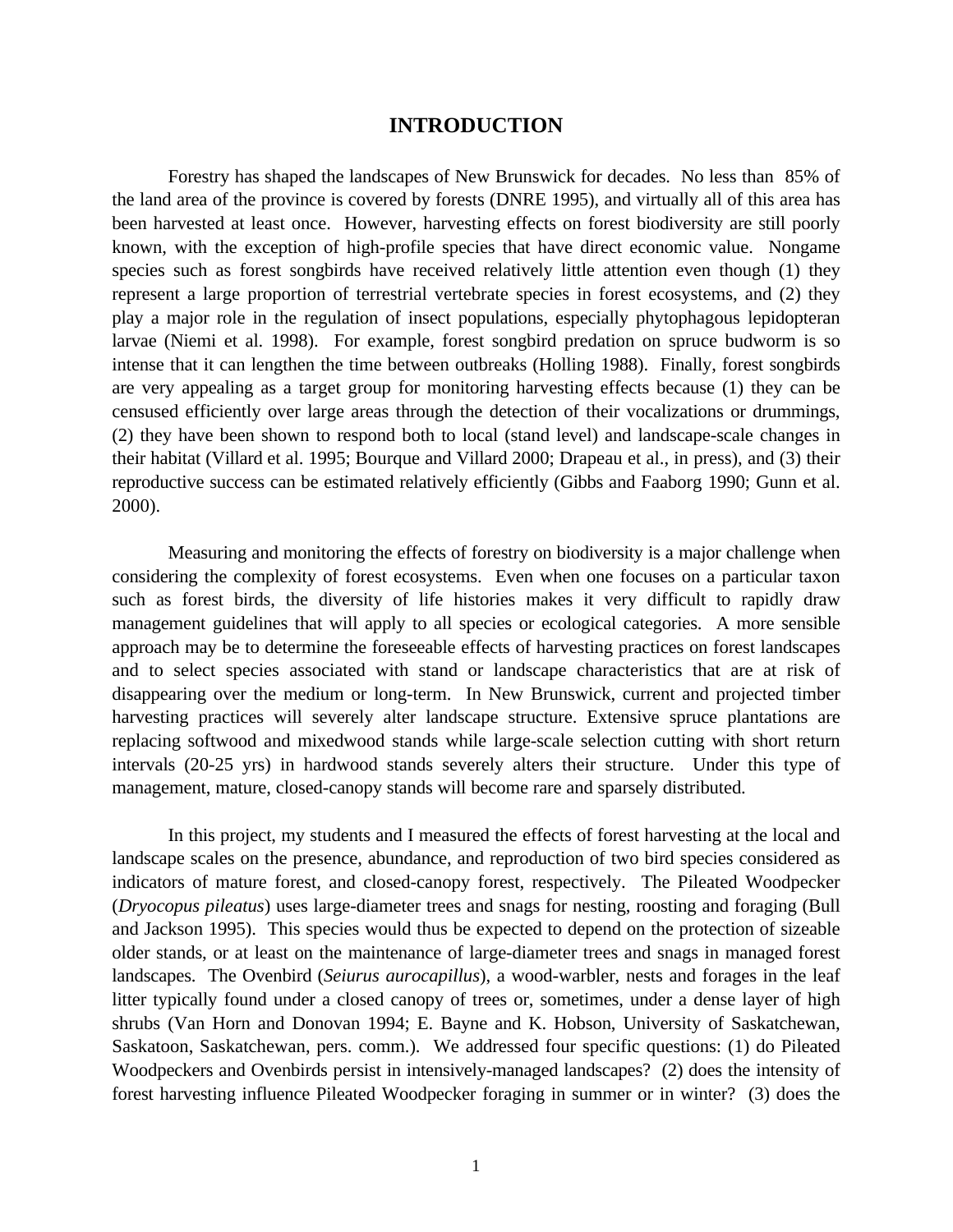Ovenbird persist in selection cuts within hardwood stands and if so, does it reproduce successfully? (4) does forest harvesting reduce the permeability of the landscape to Ovenbird movements?

# **METHODOLOGY**

#### **Study Areas**

#### *New Brunswick*

This study was conducted in northwestern New Brunswick, approximately 25 km north of the village of Plaster Rock  $(47^{\circ}11' \text{ N}, 67^{\circ}13' \text{ W})$  (Fig. 1). The study area is entirely located on private land owned by our industrial partner, Fraser Papers Inc. It is characterized by a mosaic of shade-tolerant hardwoods dominated by Sugar Maple, American Beech and Yellow Birch on well-drained sites, and coniferous stands along streams and rivers and on poorly-drained sites. The main silvicultural treatments were clearcutting in mixed or coniferous stands, partial (selection) cutting in hardwood stands, and plantation of conifers in clearcut areas where natural regeneration was deemed insufficient, (Gilles Couturier and John Jenkins, Fraser Papers Inc., Plaster Rock, New Brunswick, pers. comm.). Herbicides are sprayed on recent plantations to favour young conifers.



Figure 1: New Brunswick study area Figure 2: Alberta study areas

To assess the effects of forest harvesting, we selected two extremes along a gradient of harvesting intensity typical of the region. These extremes will hereafter be referred to as the moderately-harvested landscape and the intensively-harvested landscape. Mature forests covered over 70% of the moderately-harvested landscape and approximately 45% of the intensivelyharvested landscape. Clearcuts and selection cuts were relatively small (<50 ha and <100 ha, respectively) in the former landscape and substantially more extensive in the latter (>200 ha and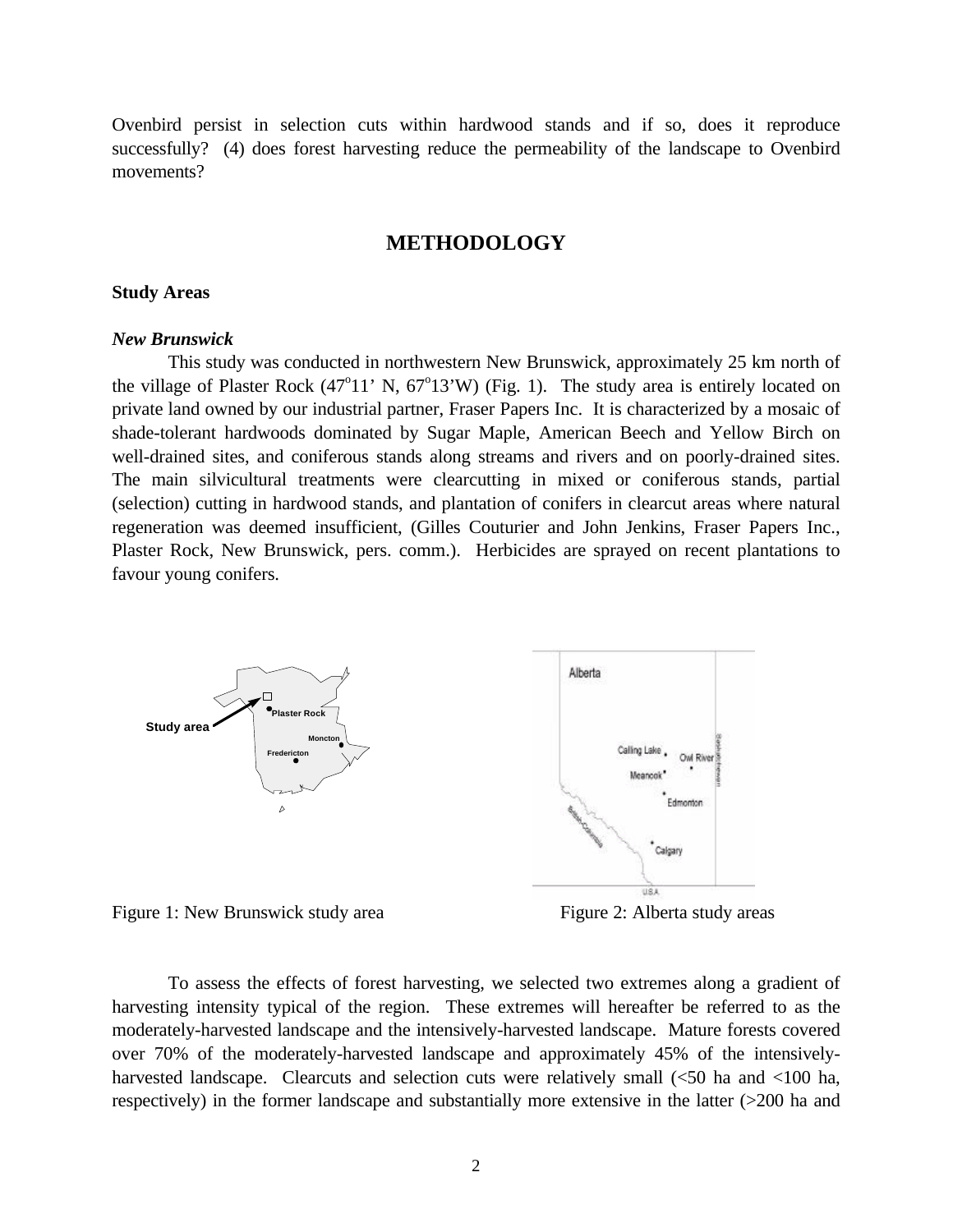>400 ha, respectively). In each landscape, we set systematic square grids of 64 points: a 7 x 7 km macro grid, within which were nested two meso grids (1.75 x 1.75 km) (see Villard 1999, Fig. 2). In the macro grids, points were 1 km apart, whereas this distance was only 250 m in meso grids. The location of meso grids was selected so that they would represent subsamples of the macro grids in terms of stand composition and silvicultural treatments. When accounting for the overlap between some macro and meso points, we surveyed a total of 182 points in the moderatelyharvested landscape and 185 points in the intensively-harvested landscape. In each landscape, we measured the reproductive success of the Ovenbird in two to three 25-ha plots (micro grids): one or two in recent (<5 years) selection cuts and another in a stand left uncut for at least 30 years (Fig. 4).

#### *Alberta*

The Alberta study area is located in the boreal mixedwood forest (Fig. 2). It comprises three forest landscapes: one fragmented by agriculture (Meanook region,  $54^{\circ}35^{\prime}N$ ,  $113^{\circ}20^{\prime}W$ ), another altered by forestry (Calling Lake region,  $55^{\circ}15'N$ ,  $113^{\circ}20'W$ ), and a naturally-patchy landscape (Owl River region, 54°54'N, 111°53'W). Although we tried to reduce the variation in the proportion of mature woodland, this characteristic did vary substantially among landscape types. The proportion of mature woodland in the agricultural landscape was  $30.6\pm0.5\%$  (mean  $\pm$ standard error), compared to 66.2±0.4% in the harvested landscape, and 90.3±0.8% in the naturally-patchy landscape (control).

# **Field Data Collection**

#### *New Brunswick*

We surveyed birds and vegetation at all 367 points (stations) during the study. In addition, we collected data on bird reproductive success in two (1997) to five (1999) intensive study plots (25 ha) (Fig. 3).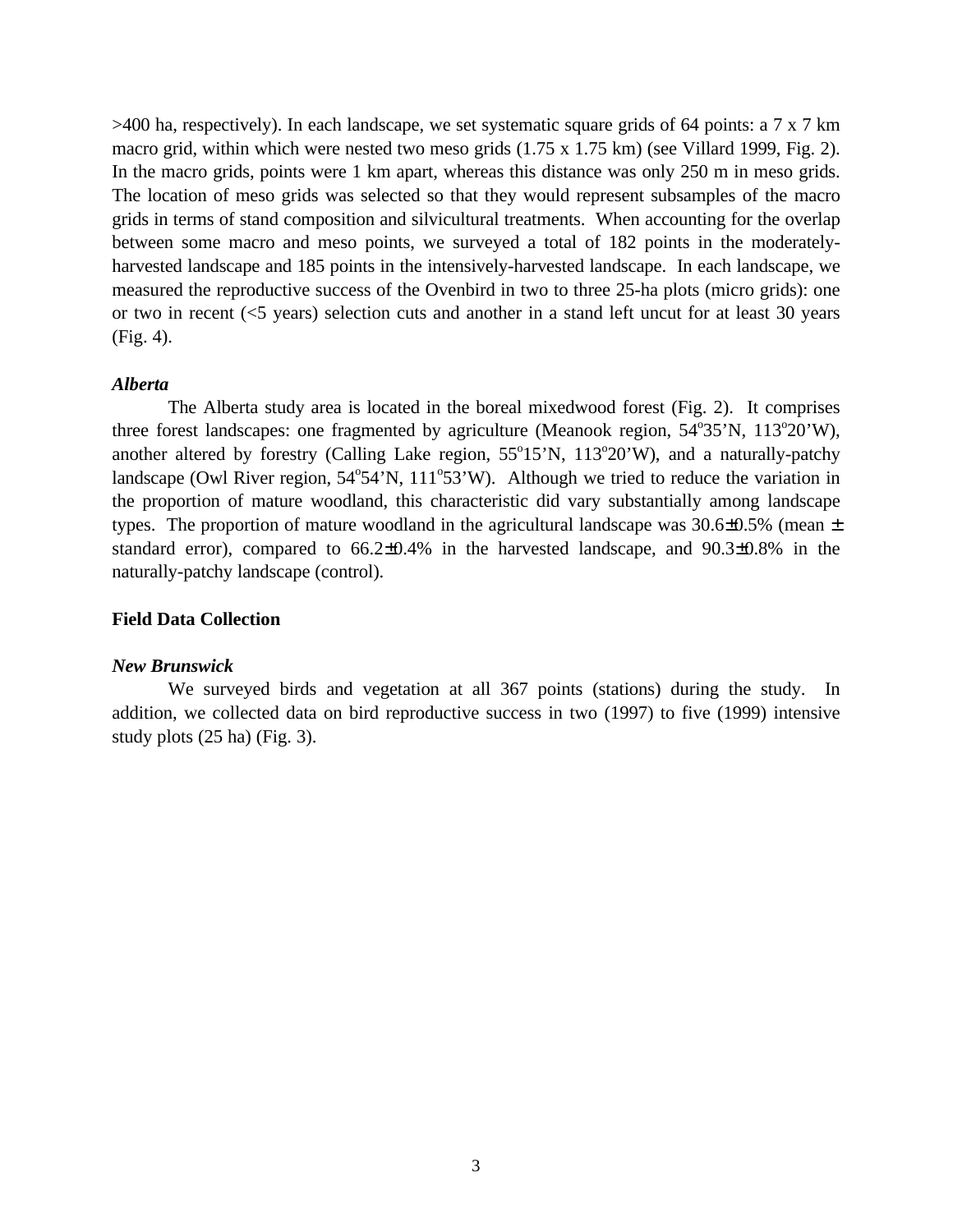

Figure 3: Study plots in uncut (UC) stands and selection cuts (SC) where we mapped Ovenbird territories and measured reproductive success (modified from Bourque and Villard 2000).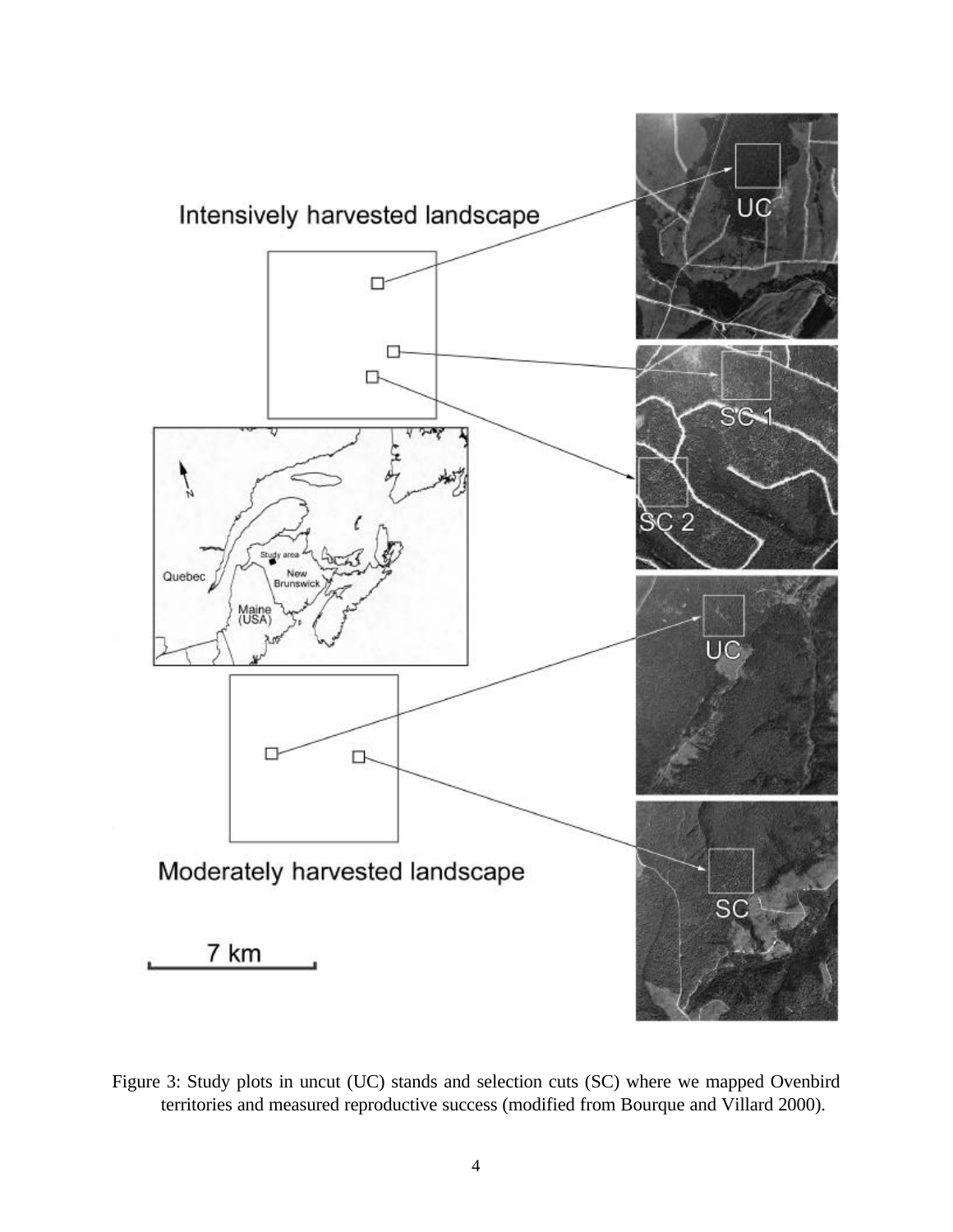Point counts were conducted at every station from May to July each year. In 1996, we surveyed the moderately-harvested landscape and in 1997, we surveyed the intensively-harvested landscape and one of the meso grids in the moderately-harvested landscape. In addition, we surveyed Pileated Woodpeckers four times at each macro-grid point in the intensively-harvested landscape. These surveys were conducted between the last week of May and the first week of July 1999 using playbacks of calls and drummings. Research on Ovenbird reproductive success was conducted from 1997 to 1999 in both landscapes. We monitored all territories detected from our spot maps (Bibby et al. 1992) and searched for nests or evidence of success (fledged young) (Bourque and Villard 2000). We also indexed reproductive success at the landscape scale by broadcasting a recording of Black-capped Chickadee mobbing calls at each station in meso grids and observing the response of this an other species attracted to the tape. This allowed us to determine evidence of reproductive activity (e.g. adults carrying food) or reproductive success (family groups) (Gunn et al. 2000).

We collected detailed data on habitat structure and composition at and around each point count station in 1996 and 1997. Data were collected in three 10 x 20 m plots: one centered on the station and two located 65 m either to the N, SE or SW (randomly-selected direction). These data included the density of all trees, saplings and poles per dbh class, canopy height and closure, ground cover, coarse woody debris, snag density, etc. We also collected data on all substrates excavated by Pileated Woodpeckers within 100 m of the 64 macro points surveyed in the intensively-harvested landscape. At each point, we walked 100-m transects in each cardinal direction and recorded the following characteristics for each excavated substrate: type and height of substrate, tree species and diameter at breast height or width (for logs), degree of decomposition, number, and relative age of cavities (from presence or absence of wood chips).

#### *Alberta*

In each landscape, male Ovenbirds were captured on territory, banded using a unique combination of plastic colour bans, and translocated 1.5-2.7 km (mean: 2.0 km) away within a sound-proof box, and released in similar habitat. We determined the proportion of successfully returning males and their return speed by monitoring the territories of translocated males every 24 hours for the first 48 hours following the translocation (Gobeil and Villard, in prep.). This work was conducted in 1998 and 1999.

#### **Data Analysis**

#### *New Brunswick*

We compiled point count data to obtain the frequency of occurrence of each species in each landscape and its average abundance per station. Since stations sampled a variety of habitats, we classified stations according to their dominant vegetation, as determined from our habitat sampling. For the Pileated Woodpecker, we considered a station to be occupied if an individual was detected at least once within approximately 500 m of the observer. We realize that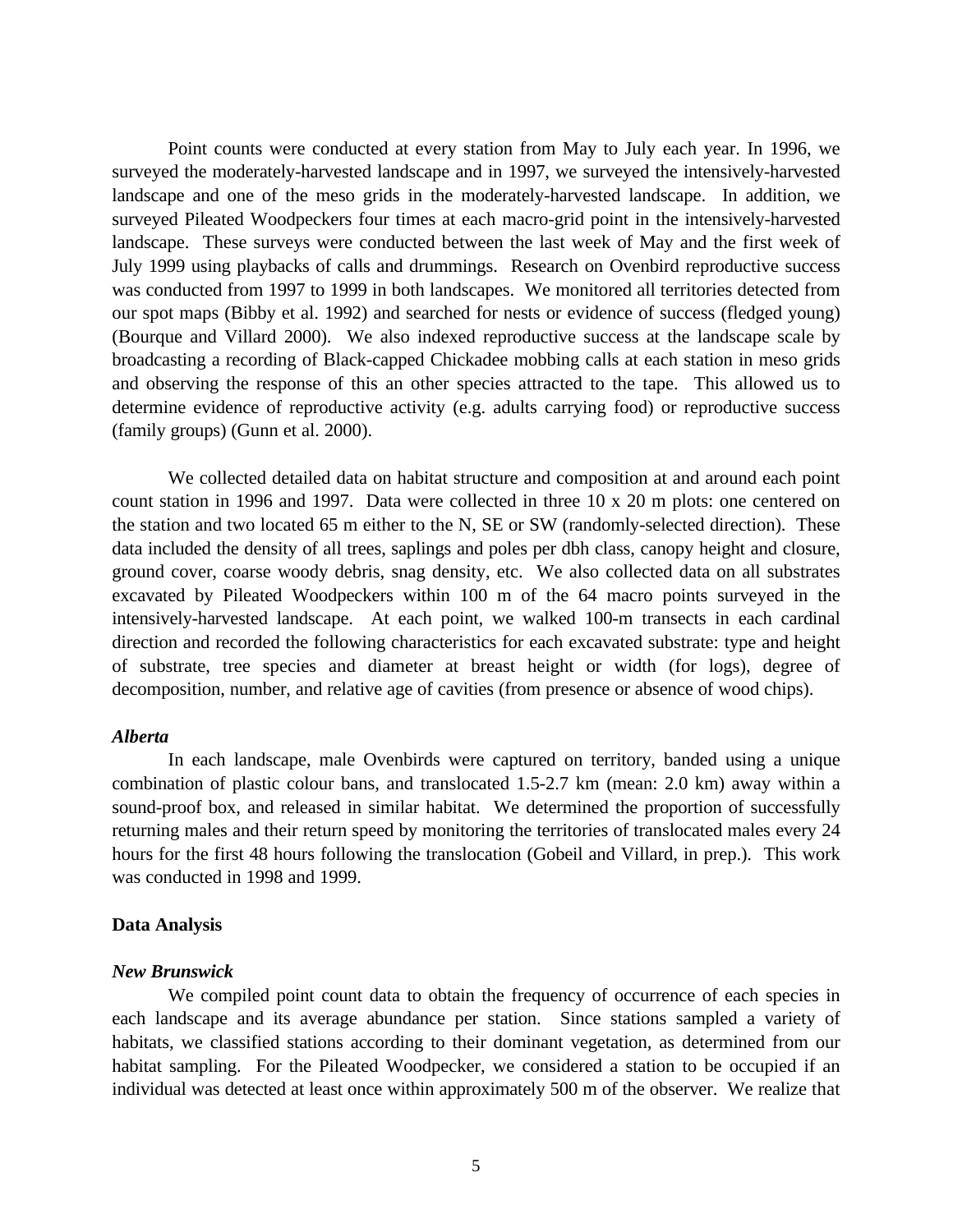this survey may include areas used by transient individuals (e.g. juveniles not settled on a territory).

We determined the effects of stand level and landscape-scale harvesting intensity on Ovenbird reproduction by comparing their fledging success per territory and the overall productivity of each plot. We used a loglinear model to determine the effects of local harvest treatment (selection cutting vs. none) and landscape-scale harvesting intensity (intensive vs. moderate) on fledging success per territory.

#### *Alberta*

For each translocated male, we mapped the location of capture and release and calculated an ellipse using these two points as foci. We then characterized landscape structure (percentage of mature woodland and woodland configuration metrics) in rectangles drawn to encompass each ellipse using digitized aerial photographs and Alberta-Pacific's and inventories. Calculations were performed using ArcView GIS and FRAGSTATS.

The variables influencing the ability of Ovenbirds to return to their territory were examined using logistic regression models. We initially built univariate models with the following independent variables: percent forest cover, translocation distance, density of forest edges, the number of forest fragments, mean nearest neighbour distance among fragments, as well as the translocation scenario (for individuals translocated to and from similar areas). Based on variables with significant effects on the probability of return, we built multivariate models comparing translocations performed in each fragmented landscape (agricultural or harvested) to the naturally-patchy landscape. The probability of return was determined based on the status of translocated birds after 24 hours (i.e. whether they had returned or not). We also used survival analysis (Cox regression models) to determine the influence of landscape characteristics on the speed of return of Ovenbirds in the 48 hours following their translocation.

# **RESULTS**

#### **Distribution and Abundance**

#### *Pileated Woodpecker*

Based on the point count surveys, the Pileated Woodpecker was slightly more frequent in the intensively-harvested (IH) landscape (14.1% of stations) than in the moderately-harvested (MH) landscape (9.4%). However, the difference was not statistically significant (G-test, P=0.43). In the summer of 1999, we detected the presence of this species at 28.1% of the same macro-grid points in the intensively-harvested landscape. This time, we used playbacks of calls and drummings. However, we did not survey the moderately-harvested landscape.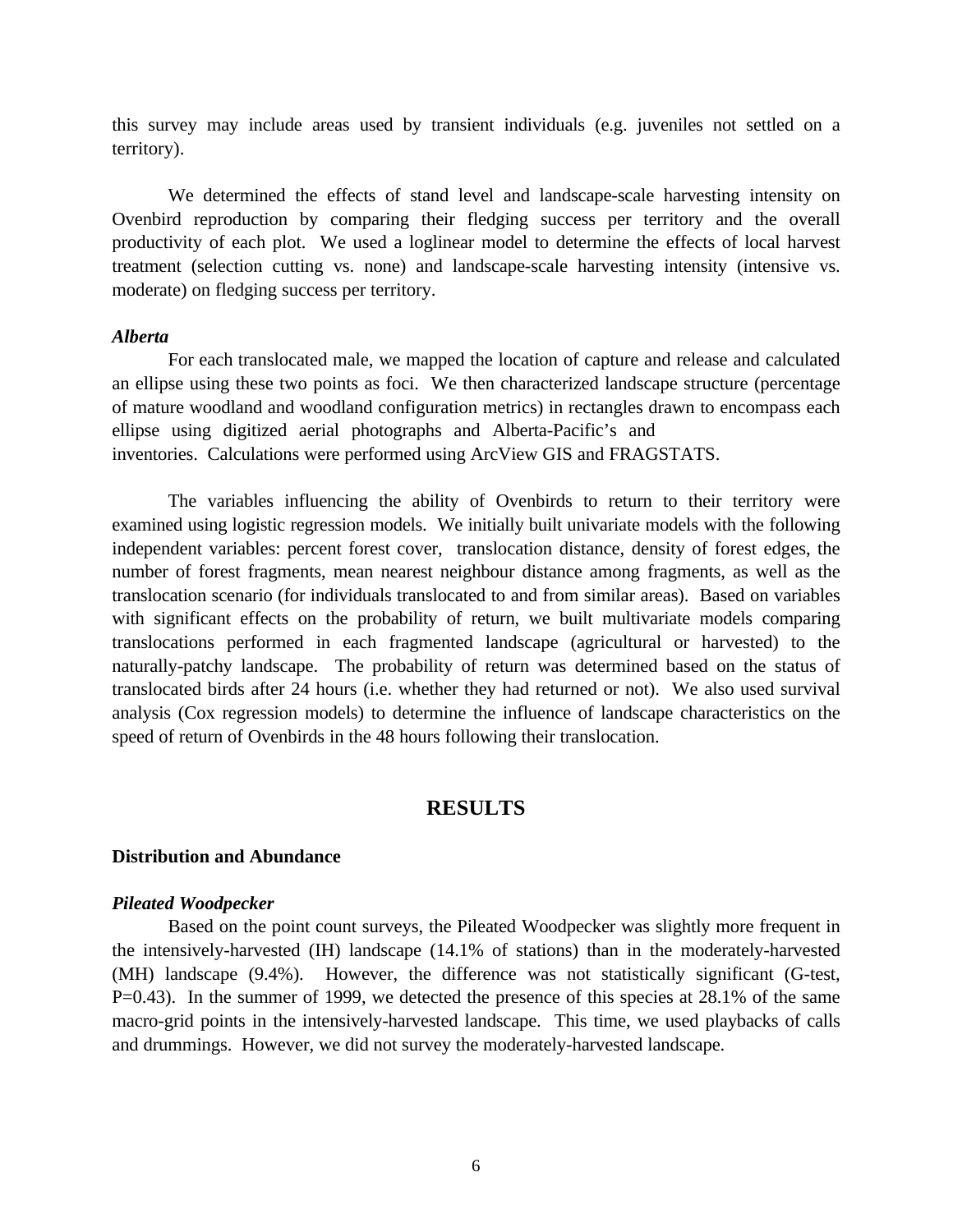Pileated Woodpeckers responded negatively to local-scale harvesting intensity. We classified macro-grid points according to harvesting intensity within a 100-m radius using the data we obtained from our 1997 habitat survey. In the spring of 2000, recent signs of foraging (i.e. foraging substrates with wood chips) were significantly less frequent within 100 m of stations where harvesting intensity was classified as very intensive or intensive than where harvesting was moderate or absent.

Within the intensively-harvested landscape, Pileated Woodpeckers foraged on a wide variety of substrates, but mainly on snags or logs, and only occasionally on stumps. Diameter at breast height (or width of logs) ranged from 11,5 to 77,2 cm (mode: 20-30 cm). Seventy nine percent (79%) of the 186 substrates could be identified to genus or species. Of these, 50% were Balsam Firs, Sugar Maples and spruces. However, they tended to use deciduous species, especially Sugar Maple, more frequently than expected from their availability, whereas conifer (except Eastern Cedar) were used less frequently than expected (Fig. 4).



Figure 4: Relative availability of snags (and live firs and spruces) and their use for foraging by Pileated Woodpeckers in winter and spring. See Appendix 1 for the meaning of species codes.

#### *Ovenbird*

As expected, this species was more frequent in the moderately-harvested landscape (74.2%) than in the intensively-harvested landscape (56.8%). It was also more abundant in the moderately-harvested landscape (1.49 vs. 1.08 individuals/station). This largely reflects the greater proportion of stations in mature forest (canopy height >12 m, >40% canopy closure) in the moderately-harvested landscape (57.1% vs. 39.7%; G-test, P=0.0008). However, it should be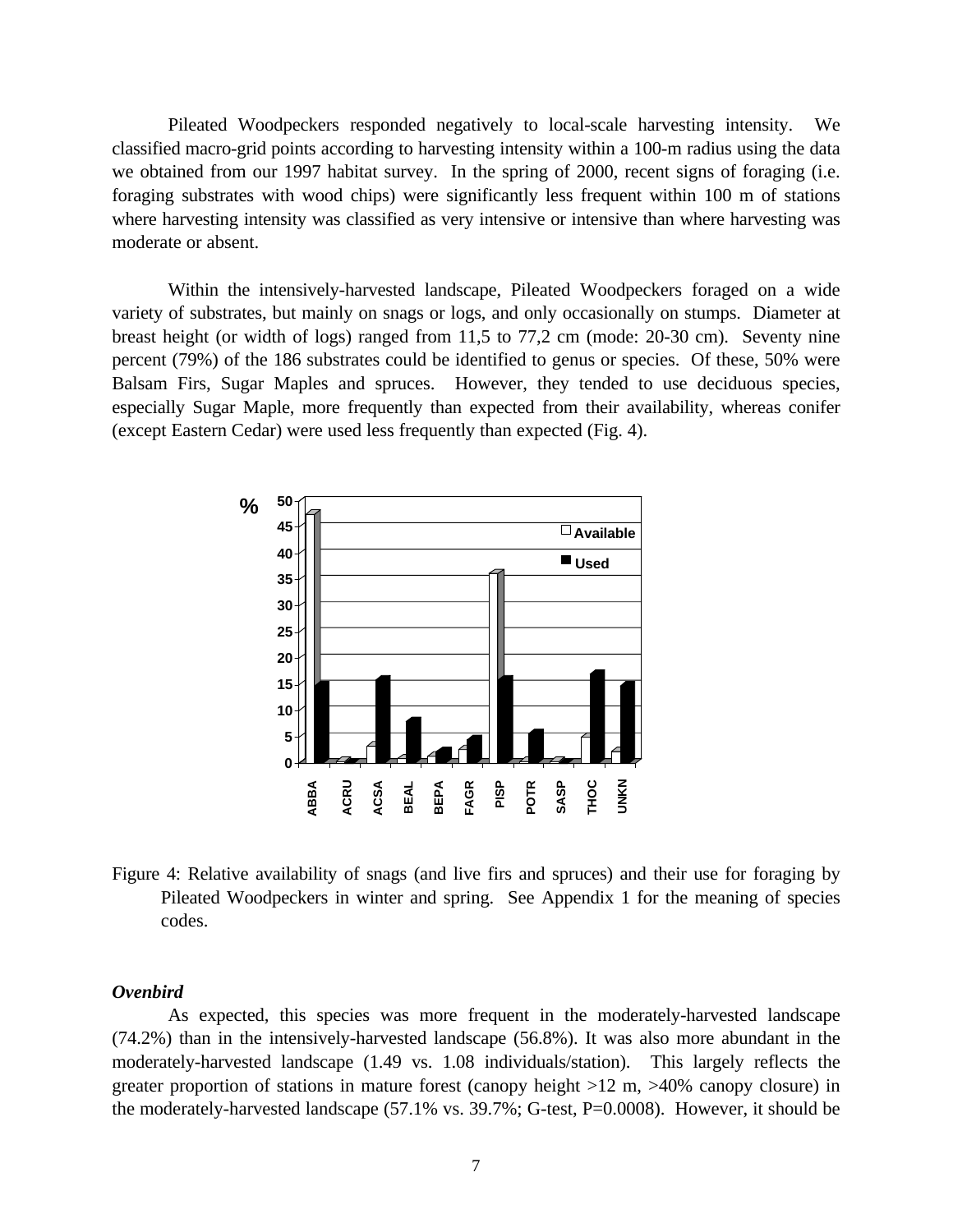noted that in both landscapes, roughly 30% of Ovenbird detections were made in young (canopy height: 4-12 m) or open (30-40% canopy closure) stands.

# **Reproductive Success**

#### *Pileated Woodpecker*

Although we did not search specifically for Pileated Woodpecker nests, we recorded the fate of three nesting attempts in the intensively-harvested landscape between 1997 and 1999. Interestingly, two of these nesting attempts were made in different cavities within the same tree within an uncut hardwood stand. The other nest was found at the edge of a selection cut. Of the three nesting attempts we monitored, only one was apparently successful (presence of large nestlings in the cavity) - in the uncut stand. Both nest trees found were excavated in live but declining American Beech (*Fagus grandifolia*).

#### *Ovenbird*

From 1997 to 1999, we found 52 Ovenbird nests and we monitored a total of 132 territories (Bourque and Villard 2000). Nest predation was the main cause of nest failure during this period (Bourque 1999). According to tooth marks left on plasticine eggs in artificial nests, mammals were responsible for 80 to 84% of cases of predation in 1998 and 1999. The main mammalian nest predators were murid rodents (mice and voles), Black Bear (*Ursus americanus*), Eastern Chipmunk (*Tamias striatus*), and Red Squirrel (*Tamiasciurus hudsonicus*) (Carignan and Villard, submitted).



Figure 5: Ovenbird density and fledging success per territory in 25-ha study plots within the intensively-harvested (IH) and moderately-harvested (MH) landscapes shown on Fig. 3.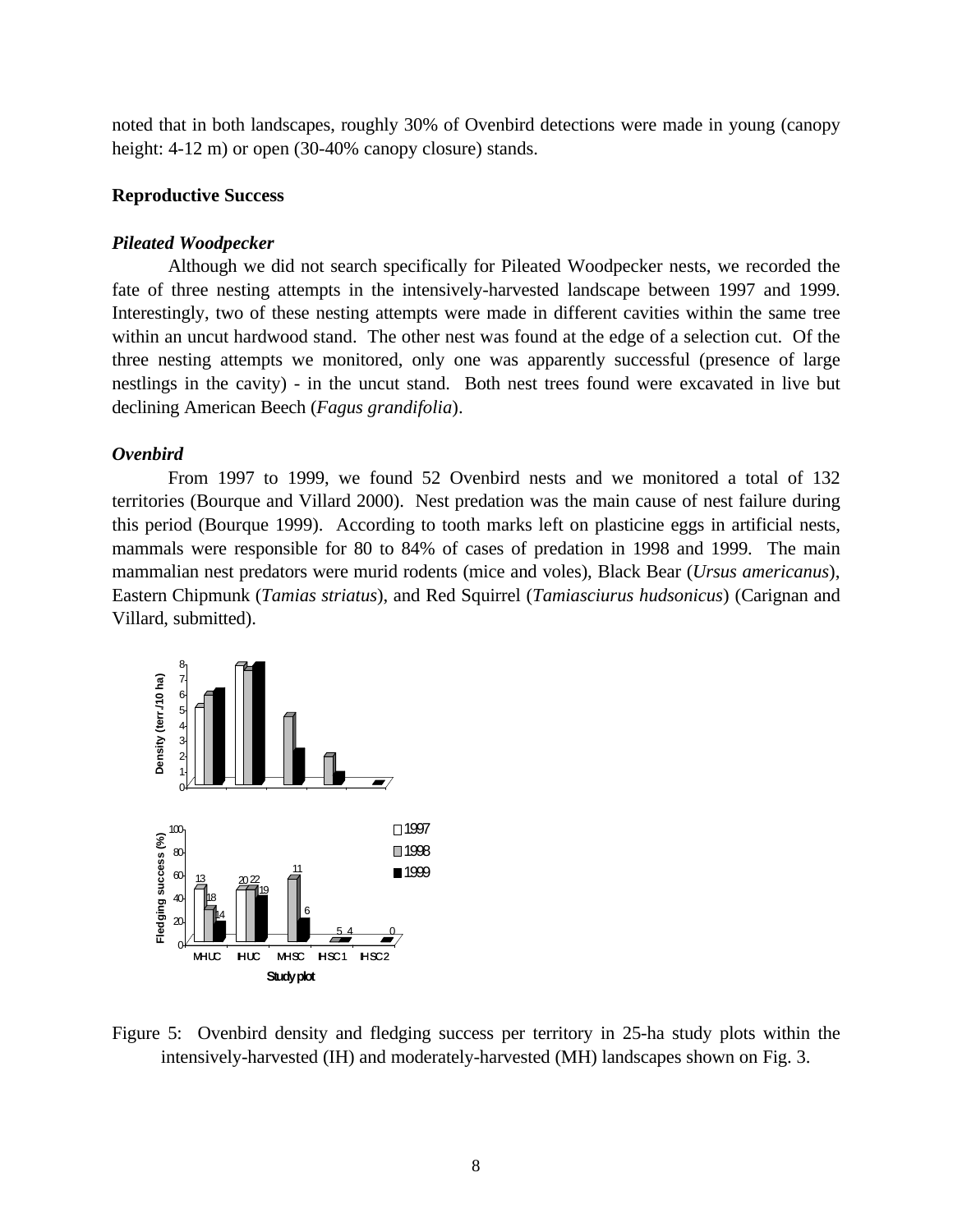When pooling data from all three years, neither daily nest mortality nor fledging success per territory differed significantly between the intensively-harvested and moderately-harvested landscapes (fledging success: IH: 37.1%, n=70; MH=32.3%, n=62; G-test, P=0.56). However, there was a clear effect of stand-level treatment. With the exception of one plot and year, Ovenbird density was extremely low in selection cuts and so were pairing and fledging success (Fig. 5). A loglinear model indicated a significant effect of local treatment (selection cut vs. uncut) but no effect of landscape type. When pooling all territories monitored in 1998 and 1999 in selection cuts and uncut plots, only 23% of the estimated number of Ovenbirds fledged during this period were born in selection cuts (see Bourque and Villard 2000 for details).

#### **Landscape permeability to movements**

A total of 84 Ovenbirds were translocated in 1998 and 1999 (Gobeil and Villard, in prep.). Landscape permeability to Ovenbird movements was significantly related to the proportion of mature woodland, which in turn varied among forest landscape types. In the control landscape, 80.0% of translocated males had returned to their territory within 48 hours, compared to 62.1% in the harvested landscape and 53.3% in the agricultural landscape. However, when comparing the probability of return between each fragmented landscape and the control, neither the effect of landscape type nor the proportion of mature woodland was not significant for the harvested landscape vs. control comparison, whereas its effect was significant for the agricultural landscape vs. control comparison. Results from the survival analysis were identical: the speed of return was significantly lower in the agricultural landscape than in the control, whereas this was not the case for the harvested landscape. These results strongly suggest that the permeability of forest landscapes fragmented by agriculture to Ovenbird movements (1) is lower than that of harvested landscapes and naturally-patchy landscapes and that (2) this result either reflects the lower proportion of mature woodland in the agricultural landscape (i.e., below a species-specific threshold), or an intrinsic characteristic of agricultural landscapes making them less permeable to Ovenbird movements.

# **SUMMARY**

Not surprisingly, our point count data indicate that the intensively-harvested landscape supports lower populations of our indicator of mature, closed-canopy forest, the Ovenbird. However, the reproductive success of this species did not vary significantly with harvesting intensity at the landscape scale. At the local scale, Ovenbirds maintained substantially lower densities in selection cuts than in uncut plots and their reproductive success was significantly lower in the former.

Pileated Woodpeckers were as frequent in both landscapes, suggesting that this large bird can make up for the loss of mature stands if enough large trees or snags are left in cutblocks and residual stands. However, our sample size of nests was insufficient to assess the probability of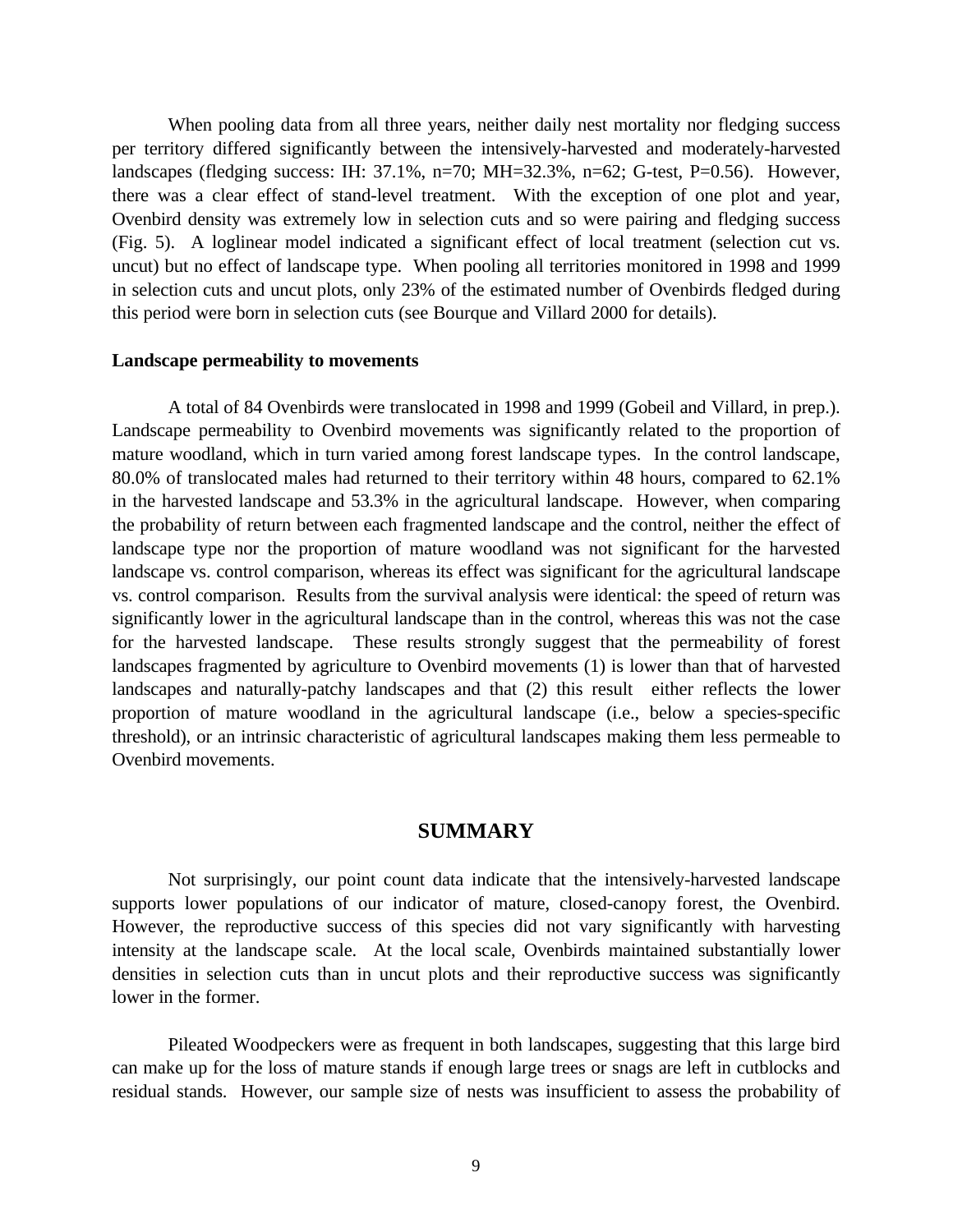persistence of this woodpecker species in intensively-harvested landscapes. Furthermore, the apparent rarity of suitable foraging substrates at intensively-harvested sites indicates that this species may not be tolerant to harvesting, but simply more conspicuous in intensively-harvested landscapes.

Based on our results from Ovenbird translocations, moderate forest harvesting (i.e. leaving ca. 65% of mature forest) does not appear to significantly reduce the permeability of the landscape for mature forest specialists such as the Ovenbird.

Our results indicate that both of our indicator species can tolerate the intensive silviculture currently practiced in New Brunswick, providing that their nesting and foraging requirements are met. However, we could not determine whether Pileated Woodpecker populations could reproduce successfully in such landscapes. Further research will be necessary to determine the degree of silvicultural intensity beyond which these species are no longer able to maintain viable populations.

# **MANAGEMENT APPLICATIONS**

The history of agriculture should bring home clear lessons about the dangers of extensive alteration and oversimplification of ecosystems. In New Brunswick, there is a strong trend toward intensive silviculture whereby virtually all stands are managed to some degree. Coniferous and mixedwood stands are gradually converted into spruce plantations with the help of herbicides, although the Forest Habitat Program of the Department of Natural Resources and Energy provides some protection to mature coniferous habitat (DNRE 1995). Meanwhile, shade-tolerant hardwoods are quickly turned into extensive selection cuts, patch cuts, or so-called "partial cuts". On Fraser Papers' forest lands, partial cuts remove 30% of the basal area approximately every 20 years (Fraser Papers Inc. 1995). These selection cuts are performed using feller-bunchers, which create strips 18-22 m apart. Our results indicate that the latter silvicultural treatment reduces the density and reproductive success of the Ovenbird. The important point here is that effects on reproductive success can ultimately translate into local and regional extirpations if we do not treat these early signs seriously.

Although this study does not provide definitive answers, our results suggest a number of precautionary measures that should be taken to reduce impacts on songbirds:

1. Harvest plans should maintain relatively large blocks of mature forest at all times in forest management units. Blocks of closed-canopy forest are important for species requiring relatively open understories such as the Ovenbird. The long-term availability of such blocks will require a reduction in the areas planted with conifers, so that natural regeneration is allowed to take place.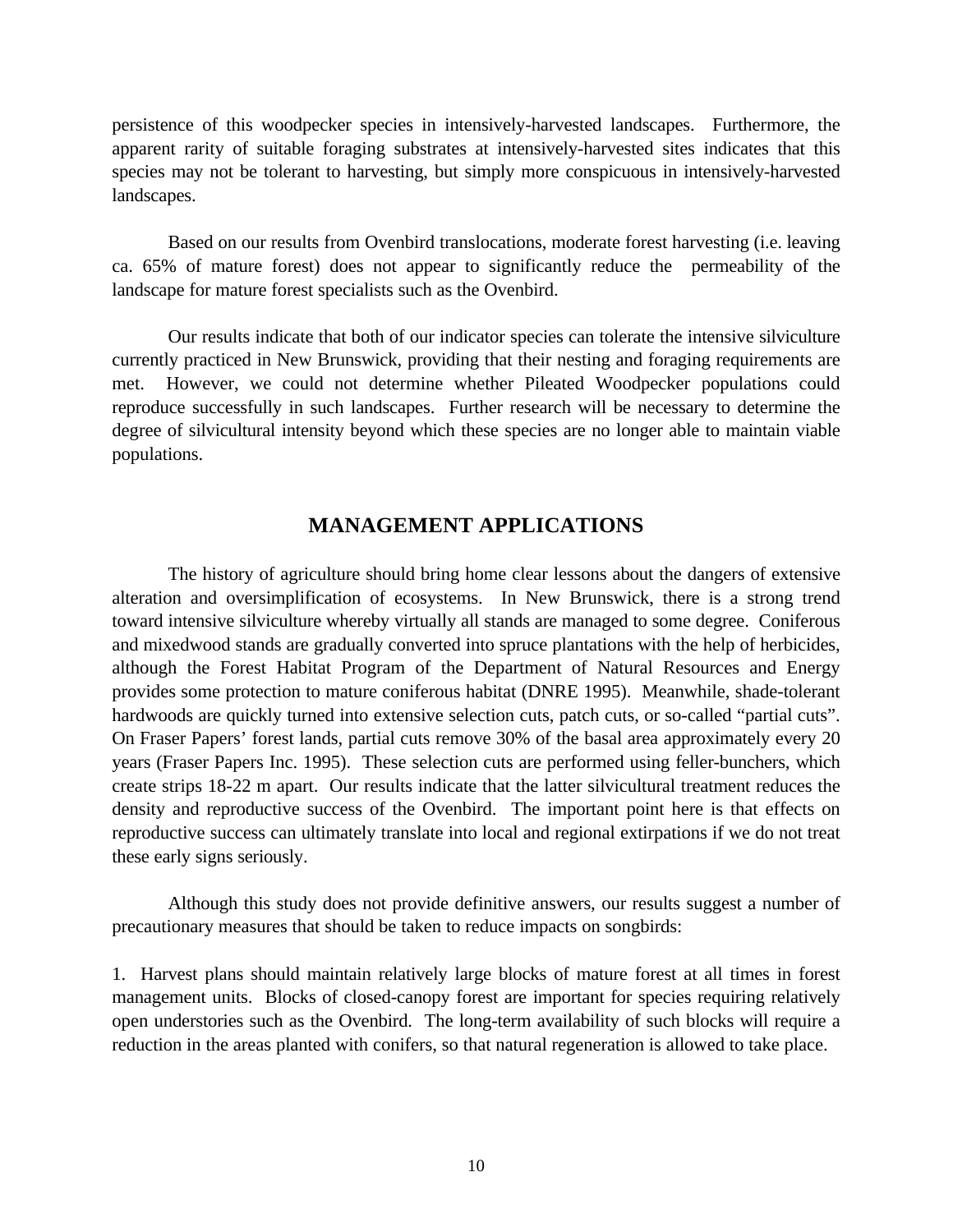2. Selection cutting practices should be altered to ensure the persistence of species requiring open understory conditions, such as the Ovenbird. Maintaining uncut blocks (see number 1), extending intervals between harvests, and cutting more widely-spaced strips should reduce the observed negative impacts.

3. Selection cutting should allow for the protection of large-diameter trees at all times, so that the life-history requirements of species such as the Pileated Woodpecker are met. Some of the large trees protected should represent suitable foraging substrates (e.g. Sugar Maple).

4. Maintaining a minimum of ca. 60% of mature forest in forest management units should ensure efficient movements by forest birds and, thus, the continuous occupation of suitable habitat.

# **REFERENCES**

- Bibby, C.J., Burgess, N.D., and Hill, D.A. 1992. Bird census techniques. Academic Press, San Diego, USA.
- Bourque, J. 1999. Coupe progressive et exploitation forestière à l'échelle du paysage: influence relative sur la productivité de deux passereaux forstiers. M.Sc. thesis, Département de biologie, Université de Moncton, Moncton, New Brunswick.
- Bourque, J., and Villard, M.-A. 2000. Relative effect of stand and landscape-level harvesting on the reproductive success of two Neotropical migrant bird species in northwestern New Brunswick. Conservation Biology 14: in press (accepted 30 March 2000).
- Bull, E.L., and Jackson, J.A. 1995. Pileated Woodpecker, *Dryocopus pileatus*. In Birds of North America No.148. Edited by A. Poole and F. Gill. Academy of Natural Sciences, Philadelphia, PA, and American Ornithologists' Union, Washington, D.C., USA.
- DNRE. 1995. Management of forest habitat in New Brunswick. Forest Habitat Program, Fish and Wildlife Branch, Department of Natural Resources and Energy, Fredericton, NB.
- Drapeau, P., Leduc, A., Giroux, J.-F., Savard, J.-P., Bergeron, Y., and Vickery, W.L. In press. Landscape-scale disturbances and changes in bird communities of eastern boreal mixed-wood forests. Ecological Monographs.
- Fraser Papers Inc. 1995. New Brunswick Timberlands, 1995-1999 Forest Resources Management Plan. Edmundston, AB. Pp. 31-33.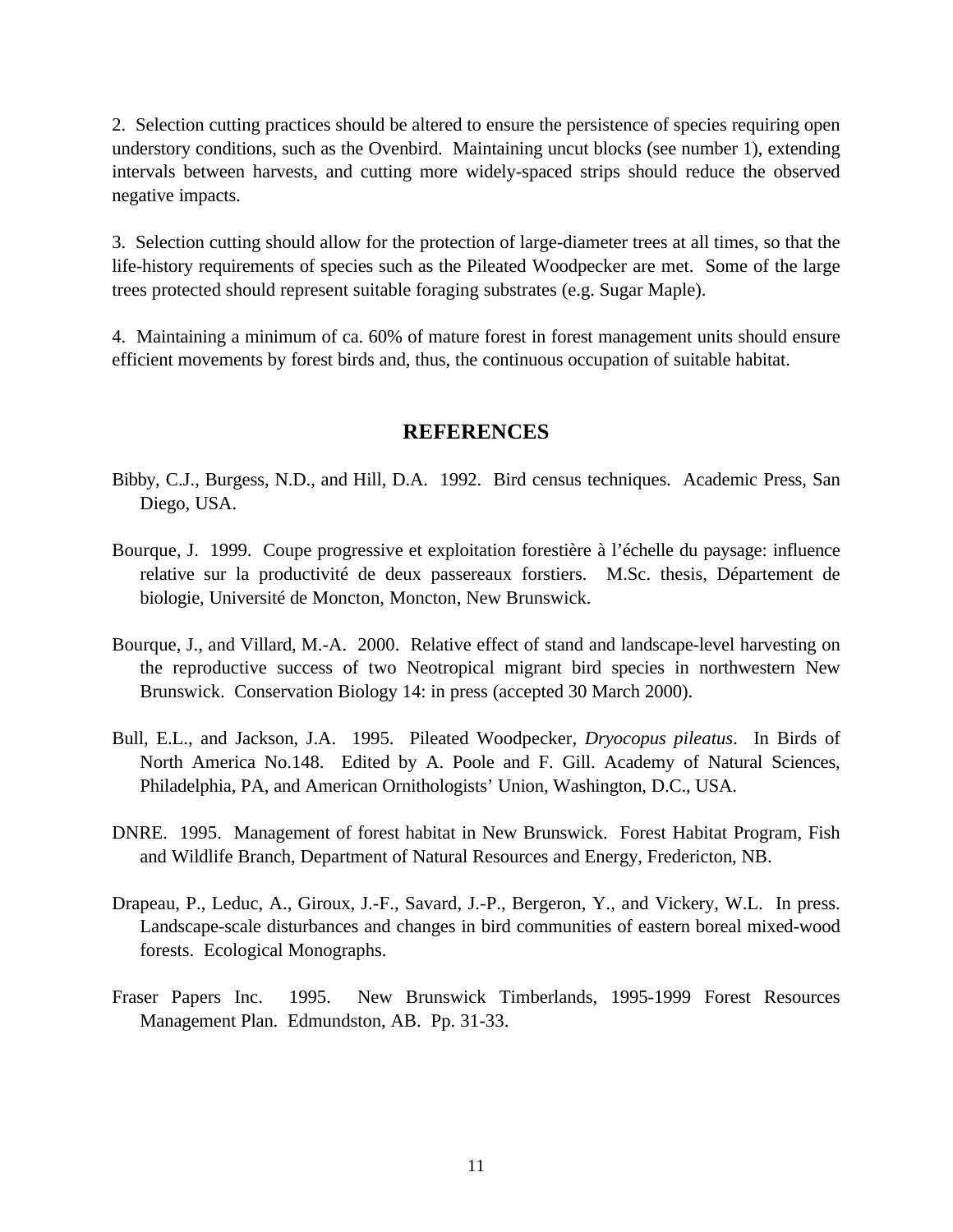- Gunn, J.S., Desrochers, A., Villard, M.-A., Bourque, J., and Ibarzabal, J. 2000. Playback of Black-capped Chickadee mobbing calls as a method to estimate reproductive success of forest birds. J. of Field Ornithol. 71: in press (accepted 21 June 1999).
- Holling, C.S. 1988. Temperate forest insect outbreaks, tropical deforestation, and migratory birds. Mem. Ent. Soc. Can. 146: 21-32.
- Lorimer, C.G., and L.E. Frelich. 1994. Natural disturbance regimes in old-growth northern hardwoods: Implications for restoration efforts. J. For. 92: 33-38.
- Niemi, G., Hanowski, J., Helle, P., Howe, R., Monkkonen, M., Venier, L., and Welsh, D. 1998. Ecological sustainability of birds in boreal forests. Conserv. Ecol. 2 (2): 17 (http://www.consecol.org/vol2/iss2/art17).
- Sherry, T. W., and R. T. Holmes. 1992. Population fluctuations in a long-distance Neotropical migrant: demographic evidence for the importance of breeding season events in the American Redstart. In Ecology and Conservation of Neotropical Migrant Landbirds. Edited by J.M. Hagan III and D.W. Johnston. Smithsonian Institution Press, Washington, DC. Pp. 431-442.
- Van Horn, M.A., and Donovan, T.M. 1994. Ovenbird (*Seiurus aurocapillus*). In The birds of North America No.88. Edited by A. Poole and F. Gill. The Academy of Natural Sciences, Philadelphia, PA, and The American Ornithologist's Union, Washington, D.C., USA.
- Villard, M.-A. 1999. Effects of landscape structure on distribution, abundance, and reproduction of forest songbirds. Project Report 1999-21. Sustainable Forest Management Network. Edmonton, Alberta.
- Villard, M.-A., Merriam, G., and Maurer, B.A. 1995. Dynamics in subdivided populations of Neotropical migratory birds in a fragmented temperate forest. Ecology 76: 27-40.